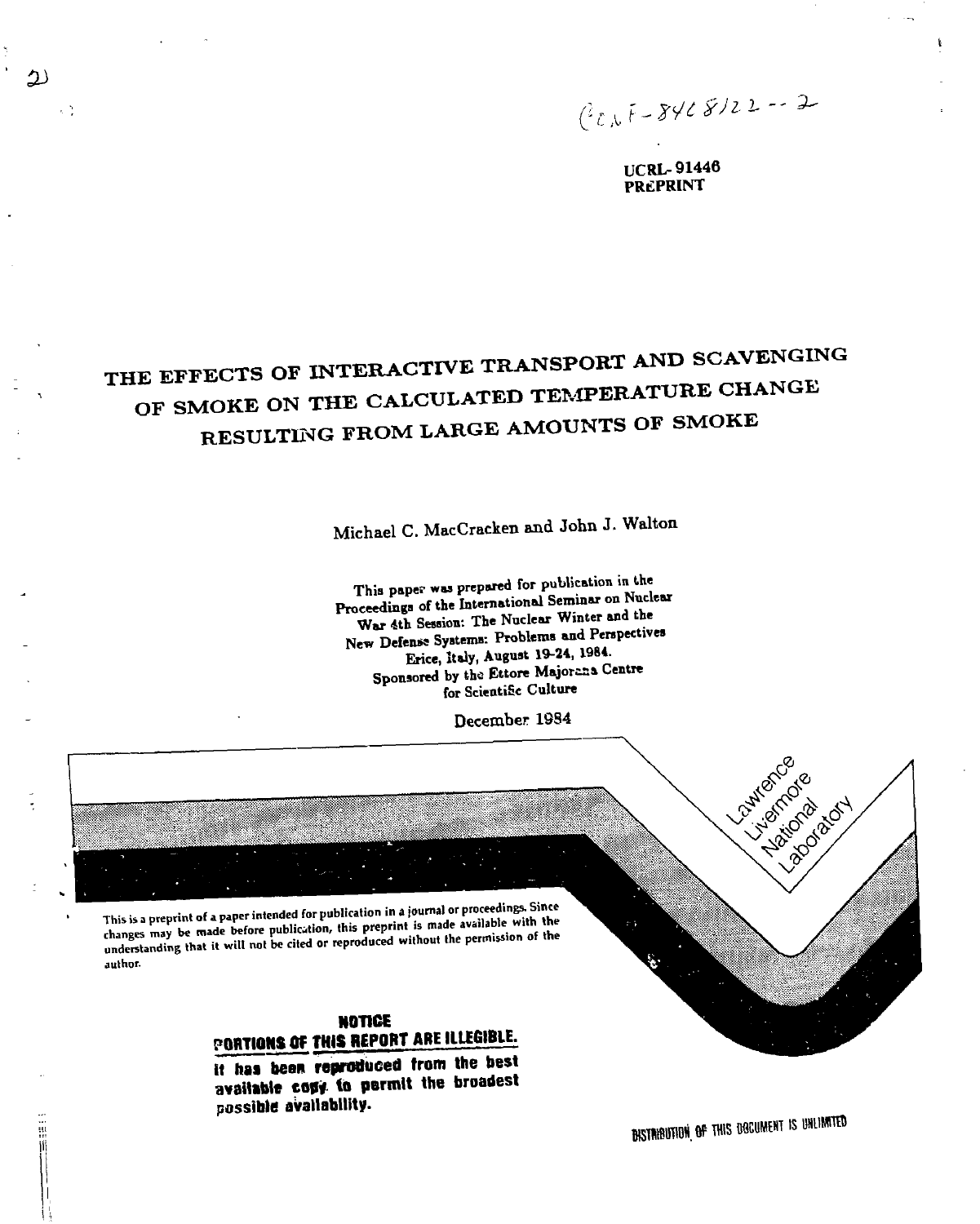#### **DISCLAIMER**

the first state and the state of the state of the state of the state of the state of the state of the state of<br>In the first state of the state of the state of the state of the state of the state of the state of the state

**This document was prepared as an account nf work sponsored by an agency of the Inited States Government. Ncilher (he United States Government nor the University of California nor uny of their employees, makes any warranty, express or implied, or**  assumes any legal liability or responsibility for the accuracy, completeness, or useful**ness of uny information, apparatus, product, or process disclosed, or represents that**  its use would not infringe privately owned rights. Reference herein to any specific **commercial products, process, or service hy trade name, trademark, manufacturer, or**  otherwise, does not necessarily constitute or imply its endorsement, recommendation, **or favoring by the United Stales Government or the University nf California. The views and opinions of authors expressed herein do not necessarily state or reflect those nf the I'niteil Slates Government or the University of California, and shall not be used for advertising or product endorsement purposes.**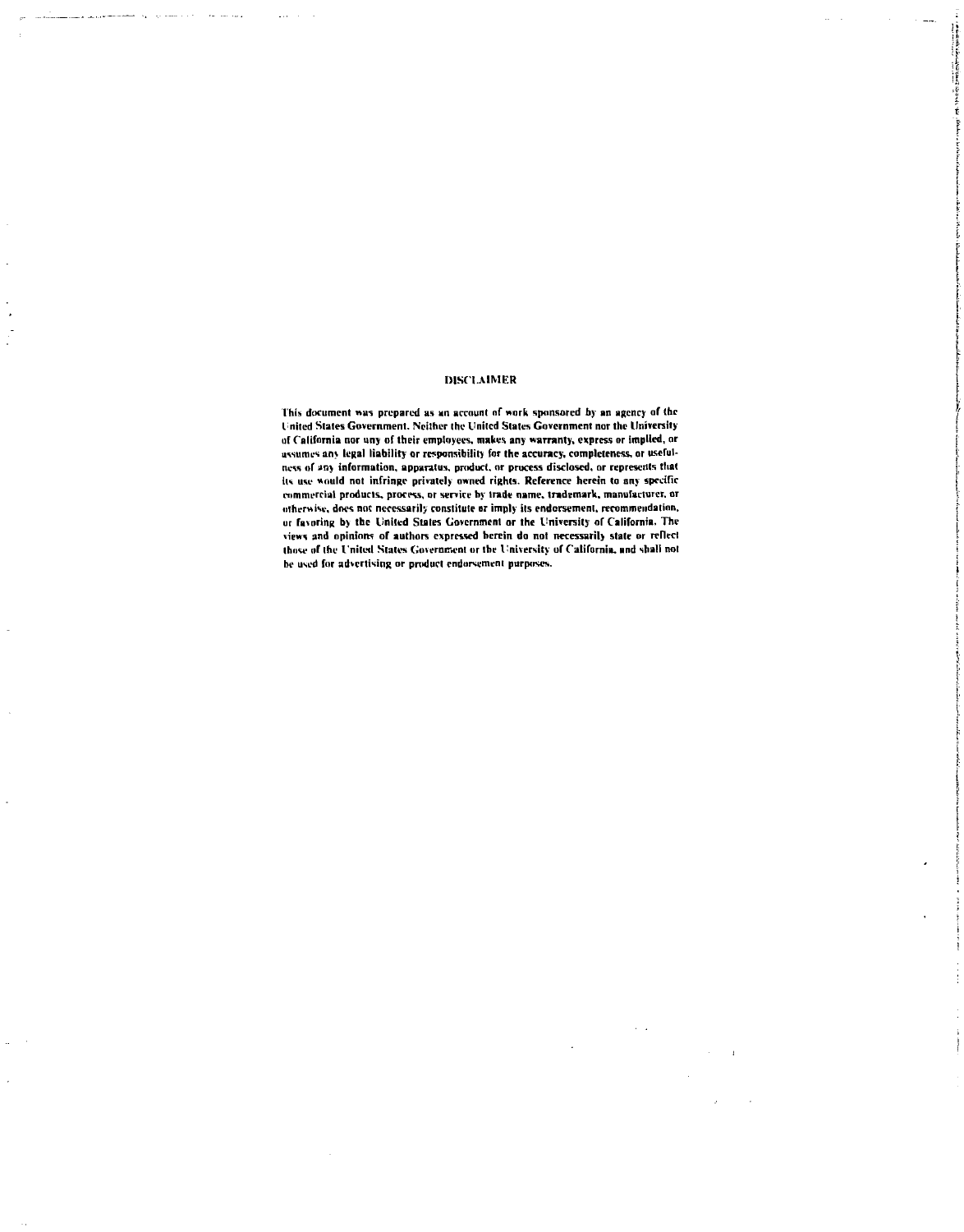UCRL--91446 DE85 006 450

# **T HE EFFECTS OF INTERACTIV E TRANSPOR T AN D SCAVENGIN G OF SMOK E ON TH E CALCULATE D TEMPERATUR E CHANG E RESULTING FROM LARGE AMOUNTS OF SMOKE**

Michael C. MacCracken and John J. Walton

Lawrence Livermore National Laboratory, University of California Livermore, CA 94550 USA

### ABSTRACT

Several theoretical studies with numerical models have shown that substantial landsurface cooling can occur if very large amounts ( $\sim 100 \times 10^{12} = 100 \text{ Tg}$ ) of highly absorbing sooty-particles are injected high into the troposphere and spread instantaneously around the hemisphere (Turco et al., **1983;** Covey et al. 1984; MacCracken, 1983). A preliminary step beyond these initial calculations has been made by interactively coupling the twolayer, three-dimensional Oregon State University general circulation model (GCM) to the three-dimensional **GRANTOUR** trace species model developed at the Lawrence Livermore National Laboratory. The GCM simulation includes treatment of tropospheric dynamics and thermodynamics and the effect" of soot on solar radiation. The GRANTOUR simulation includes treatment of particle transport and scavenging by precipitation, although no satisfactory verification of the scavenging algorithm has yet been possible. We have considered the climatic effects of 150 Tg (i.e.. the 100 Mt urban war scenario from Turco et al., 1983) and of 15 Tg of smoke from urban fires over North America and Eurasia. Starting with a perpetual July atmospheric situation, calculation of the climatic effects as 150 Tg of smoke are spread slowly by the winds, rather than instantaneously dispersed as in previous calculations, leads to some regions of greater cooling under the denser parts of **the smoke plumes and some regions of** less severe cooling where smoke arrival is delayed. **As for the previous calculations, mid-latitude decreases of land** surface air temperature **for the 150 Tg injection are greater** than 15°C after **a** few weeks. For a 15 Tg injection, **however, cooling of more than several** degrees centigrade only occurs in limited regions **under the dense smoke plumes present** in the **first few** weeks after the injection.

#### **INTRODUCTION**

ā

**There are several important requirements for the onset of "nuclear winter"**; essentially **all must occur. It is important to have a large injection of relatively highly absorbing smoke over a short period and to have** the injection **high** in the troposphere. If the smoke is **only injected in the lower atmosphere,** the effect **will be** much less and the scavenging

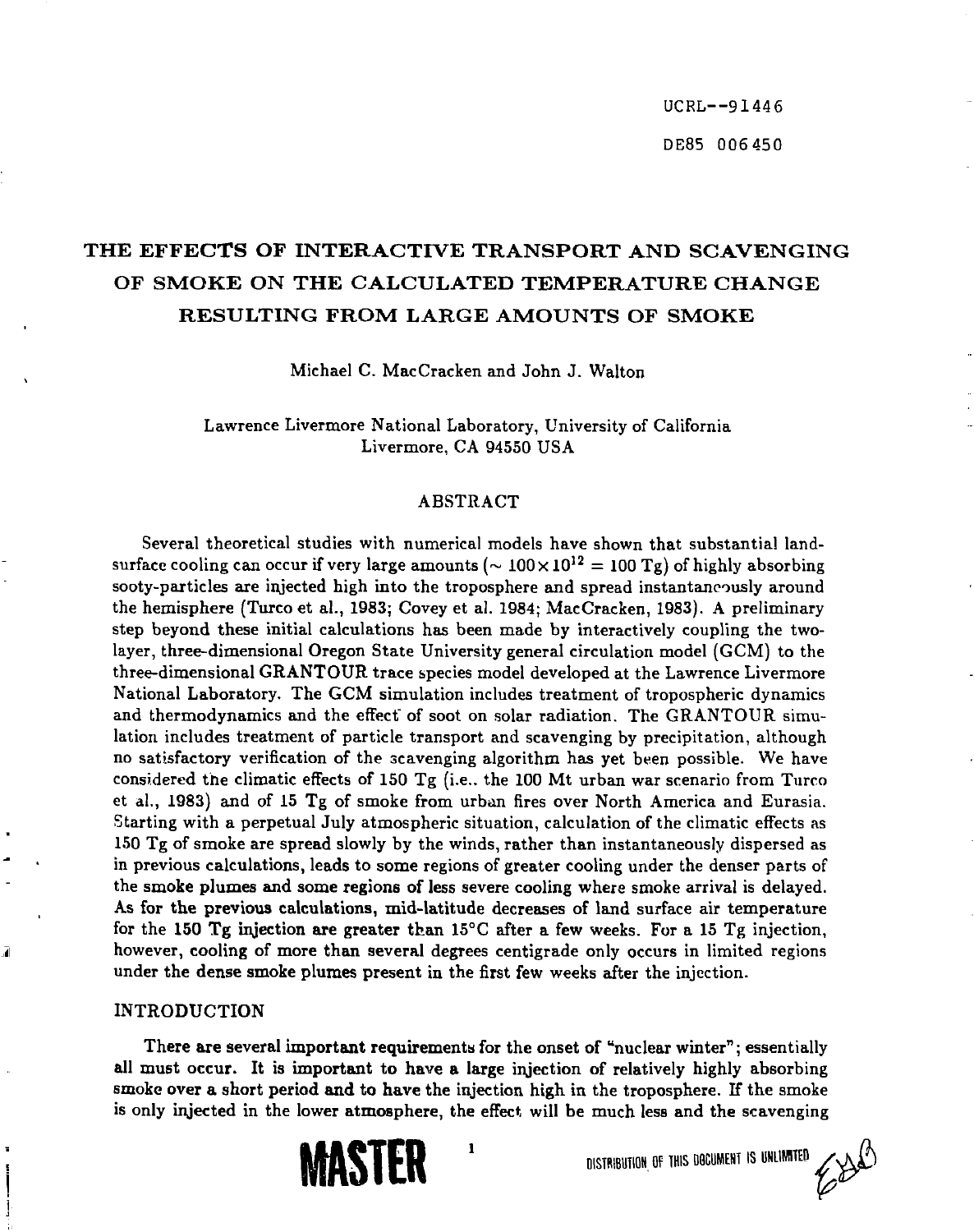will be relatively rapid. If all of these conditions are met, a significant cooling (commonly called a "nuclear winter") could occur.

Many simplifications and limitations have been present in the models that have been used to date to calculate potential climatic effects. Cess et al. (1984) have mentioned assumptions concerning height and amount of injection, cloud feedback effects, the role of scattering and the diurnal cycle of radiation and there are several more that are important. One important assumption is certainly the failure to treat moving smoke, another is not coupling calculation of the scavenging of aerosols to the perturbed atmospheric conditions. Most previous calculations have also included poor treatment of solar radiation, as Cess et al. (1984) described. There has not yet been consideration of infrared effects by any of the multi-dimensional modeling groups, although it has not been demonstrated that this might be important. All models are treating early time nhenomena and mesoscale effects very poorly. Thus, there is a lot to do to further improve the model representations of the physical effects of smoke on the atmosphere.

#### MODEL DESCRIPTION

Our studies attempt to address a few of the identified shortcomings. We have done this by intercoupling two models. One is the Oregon State University (OSU) general circulation model (Gates and Schlesinger, 1977; Schlesinger and Gates, 1980), which Cess et al. (1984) have also been using. The second is called GRANTOUR, which is basically a transport and microphysics model for the smoke. Scavenging of the smoke is included, but microphysics, dry deposition, and homogeneous and heterogeneous coagulation are not yet included. Thus, we are moving the smoke with the wind and scavenging the smoke with the calculated precipitation. The smoke concentration is then used to perturb the- solar radiation in the climate model. We start with smoke in particular locations and a particular day's meteorology and then calculate smoke movement and atmospheric perturbations for a month. This calculation, it should be remembered, is simply one preliminary test case; much remains to be done.

While we are treating some processes not previously treated, there are still many limitations. Development of more accurate scavenging algorithms is probably the most important problem in conducting these global scale simulations. The models do calculate the precipitation fields approximately correctly, but it is not easy to relate water removal to smoke removal. The height distribution of rainfall, for example, is not yet adequately treated in our calculation. The major difficulty in calculating the scavenging of the aerosol, however is that there is not any good case to compare against, at least on a global scale. The only global scale particulate pollutants that have been measured are radionuclides from past nuclear tests, but their removal rate and concentration in the atmosphere are basically controlled by the rate of transport from the stratosphere to the troposphere and not by the scavenging rate; that isn't the case for the smoke. In our model we attempt to relate the scavenging rate to the lifetime of water vapor; that is not necessarily a very good way to represent this process, but it is the only approach that can now be easily implemented. Another assumption that we make is that aerosol properties are constant in time, an assumption that may overestimate optical depth up to about 50% over the first 30 days, based on calculations reported by Penner (1984).

and in the set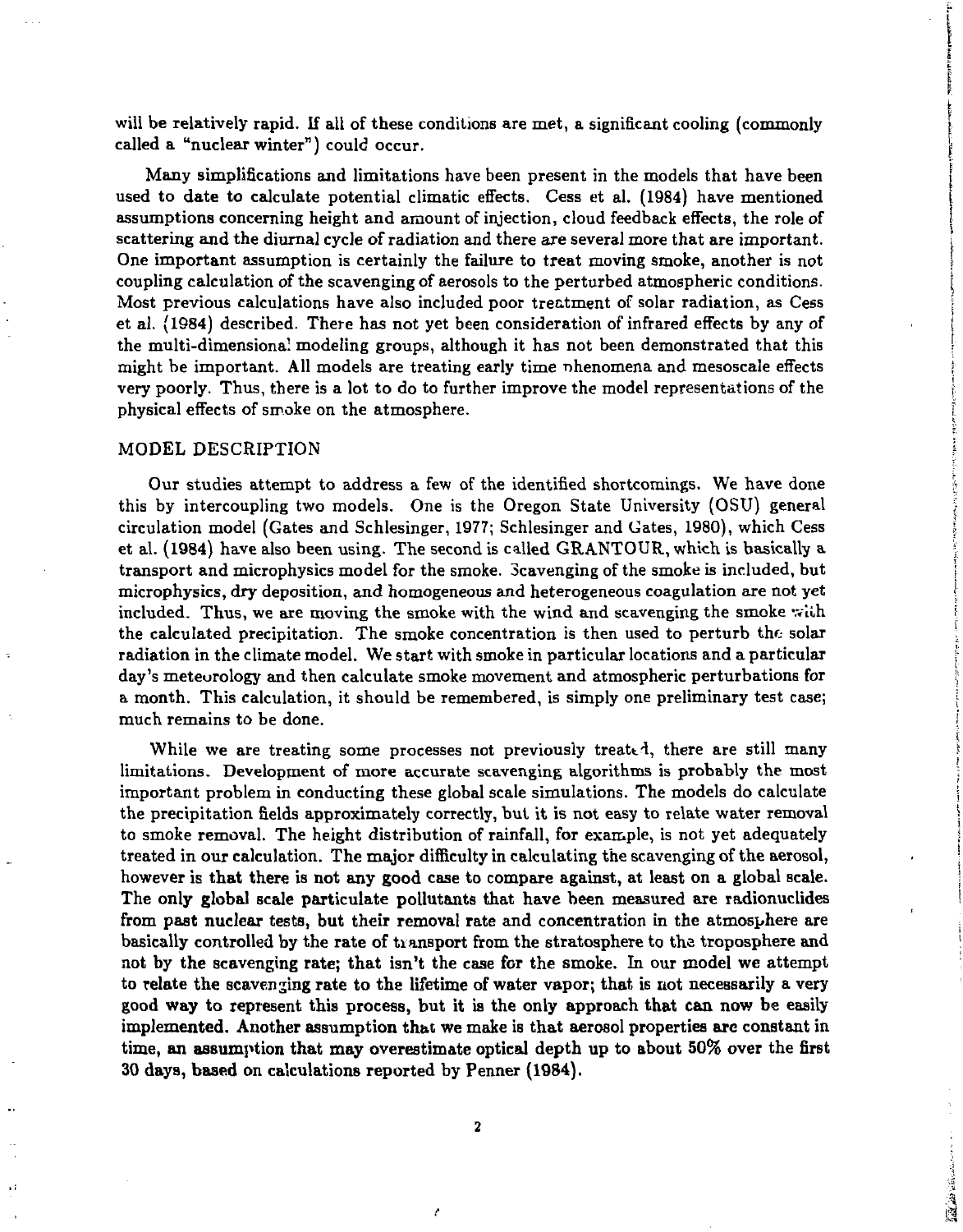As reported by Cess et al. (1984), the version of the OSU/GCM that we are using makes several assumptions. The model divides the troposphere into two layers and does not treat the stratosphere. The version we are using prescribes sea surface temperatures and solar declination angle at their July values. This perpetual July simulation gives conditions somewhat warmer over land than observed for July (as might be expected if July conditions persisted in the real world) .\* This extended period with July solar radiation does tend to dry out the continents, which results in less precipitation over the continents than would occur in a normal July.

The GRANTOUR model was described briefly in the paper here last year (Mac-Cracken, 1983). At that time, GRANTOUR was a two-dimensional model (Walton and MacCracken, 1984); that is, it just moved parcels around on trajectories vertically-averaged through the troposphere. Since last year, the model has been converted into a threedimensional version that divides the troposphere into about 10,000 equal volume parcels that are then moved by the winds being calculated by the general circulation model. These parcels are moved by the three-dimensional wind field and experience precipitation if that is occurring at the nearest grid cell in the general circulation model. These parcels are, however, very large; our resolution is not adequate to treat scales less than hundreds of kilometers. We treat two classes of smoke particle, one having a diameter less than one micron and one larger than one micron. The two particle size ranges are scavenged at different rates by the precipitation, with the larger particles being scavenged at a rate about four times as high as the smaller particles. Coagulation (e.g., transfer of mass from one size bin to the other) and dry deposition are not yet being treated. The two particle sizes also contribute separately to the total optical depth, with the smaller particles having an extinction cross section of 6.7  $m^2/g$  and the larger particles having an extinction cross section of 2.6  $m^2/g$ . These specific extinction coefficients, which are appropriate for the Turco et al. (1983) size distribution for urban smoke, are held constant in time.

## MODEL SIMULATIONS

The control simulation is for a perpetual July situation, as described by Cess et al. (1984). We have carried out four smoke simulations, two with smoke being moved by the winds and scavenged by the calculated precipitation (referred to as interactive calculations) and two simulations with the smoke spread **v** niformly around the hemisphere and held fixed in time and space (referred to as "uniform-smoke" calculations). The two uniform-smoke calculations have been done in order to help isolate the effect of treating the movement of smoke. The primary interactive smoke calculation postulates an injection of 150 Tg of smoke, which is equivalent to the urban fire emissions injected by Turco et al. (1983) in both their 100 Mt urban war scenario and the urban component of their 5000 Mt baseline simulation, which also included 75 Tg of forest fire smoke. We omitted the forest fire contribution because forest fire aerosol tends to be less absorbing than urban smoke and

<sup>\*</sup> Note added in proof: We have also found a few small errors in the new solar radiation calculation that caused an underestimation of atmospheric absorption and allowed too much solar energy to reach the surface. Correcting these errors leads to a slightly cooler control case, but does not significantly affect the perturbation results reported in this paper.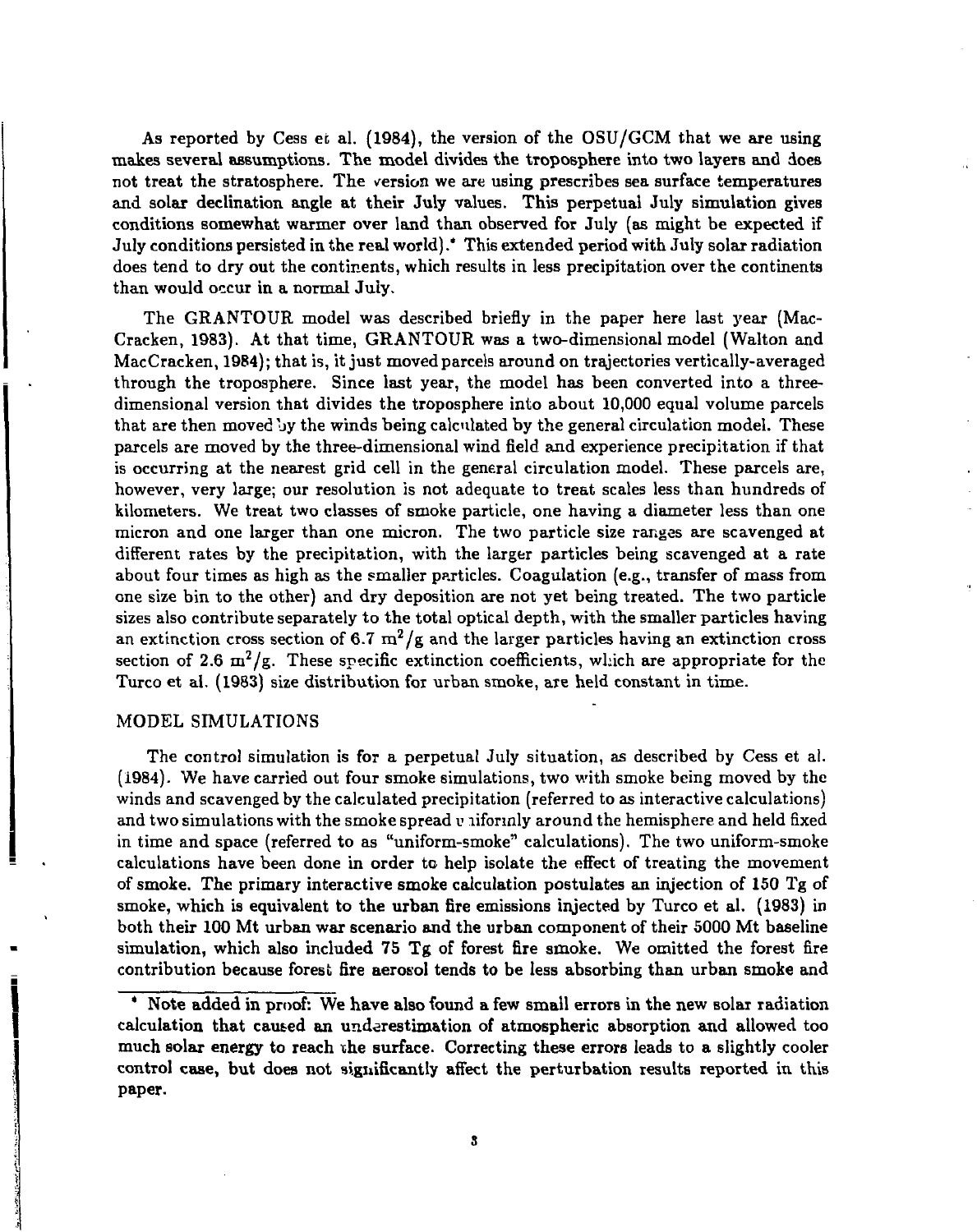to be injected at lower altitudes; such smoke should therefore have a more limited climatic effect than urban smoke. The second interactive calculation assumes an injection of 15 Tg of urban smoke. The smoke is injected assuming an equal mixing ratio of smoke from the surface to 11 km. This leads to 50% of the smoke being injected above the middle of the troposphere (600 mb), which is about equivalent to Turco et al. (1983), who assume equal density injection from 1 to only 7 km (about 47% above 600 mb, excluding their assumed stratospheric contribution from firestorms).

The primary uniform-smoke calculation has been described by Cess et al. (1984). This case assumes an extinction optical depth of three from 3-90°, linearly decreasing to zero at 2°N, for a Northern Hemisphere average optical depth of 2.4; this value is about equal to the average optical depth over the first 30 days for our 150 Tg interactive case. The second uniform-smoke case reduces the first cas». by a factor of 10. We have also studied two additional cases to better determine the effect of interactive transport of the smoke on the spreading rate of the smoke. In the first of these cases we transport the smoke with the winds and scavenge the smoke with the precipitation from the control simulation, and in the second case we use the winds and precipitation from the uniform-smoke simulation having average optical depth of 2.4.

To date, we have been focusing on analysis of only certain aspects of the simulations. Our focus has been primarily on the pattern of smoke spreading, the removal rate, and the resulting changes in surface temperature. We have not yet looked at changes in circulation, cloud amount, precipitation or other climatic variables.

#### SMOKE CIRCULATION

Figure la shows the smoke distribution after day one for the interactive baseline case of 150 Tg injection. Smoke was initially injected equally in four regions centered over the western and eastern U.S., Europe, and western Asia. Note that this distribution of injected smoke does not represent any real scenario but simply the places where major smoke emissions may occur. After only one day of smoke spread, the maximum optical depths are very large. Because wind speeds are relatively low in this July case, early time optical depths over Europe and Asia are as large as 50. Over North America there has been somewhat more dispersion, but the optical depth still reaches values of about 20. Just as for the urban smoke case in the Turco et al. (1983) calculations, the hemispheric average optical depth is about three; however, in our calculation the patchy nature of the smoke is quite evident.

By day five in this particular simulation, easterlies have carried smoke emitted over the United States southwest and toward the equator. Smoke from eastern North America was also carried across the Atlantic, and Eurasian smoke was swept eastward toward the Pacific. The hemispheric average optical depth does not decrease much over the first five days, but the maximum optical depth has dropped to less than 20.

By day 10, the smoke has spread out over a much larger area (see Figure lb). There is still some patchiness. We believe that the model may actually be underestimating the patchiness because of how we now are calculating the scavenging. The grid size in the GCM is 4 by 5°. When there *is* rain in a grid cell, the model assumes that it rains over the entire grid. That is not how this process actually occurs; rain tends to occur in relatively

**The Count Comment**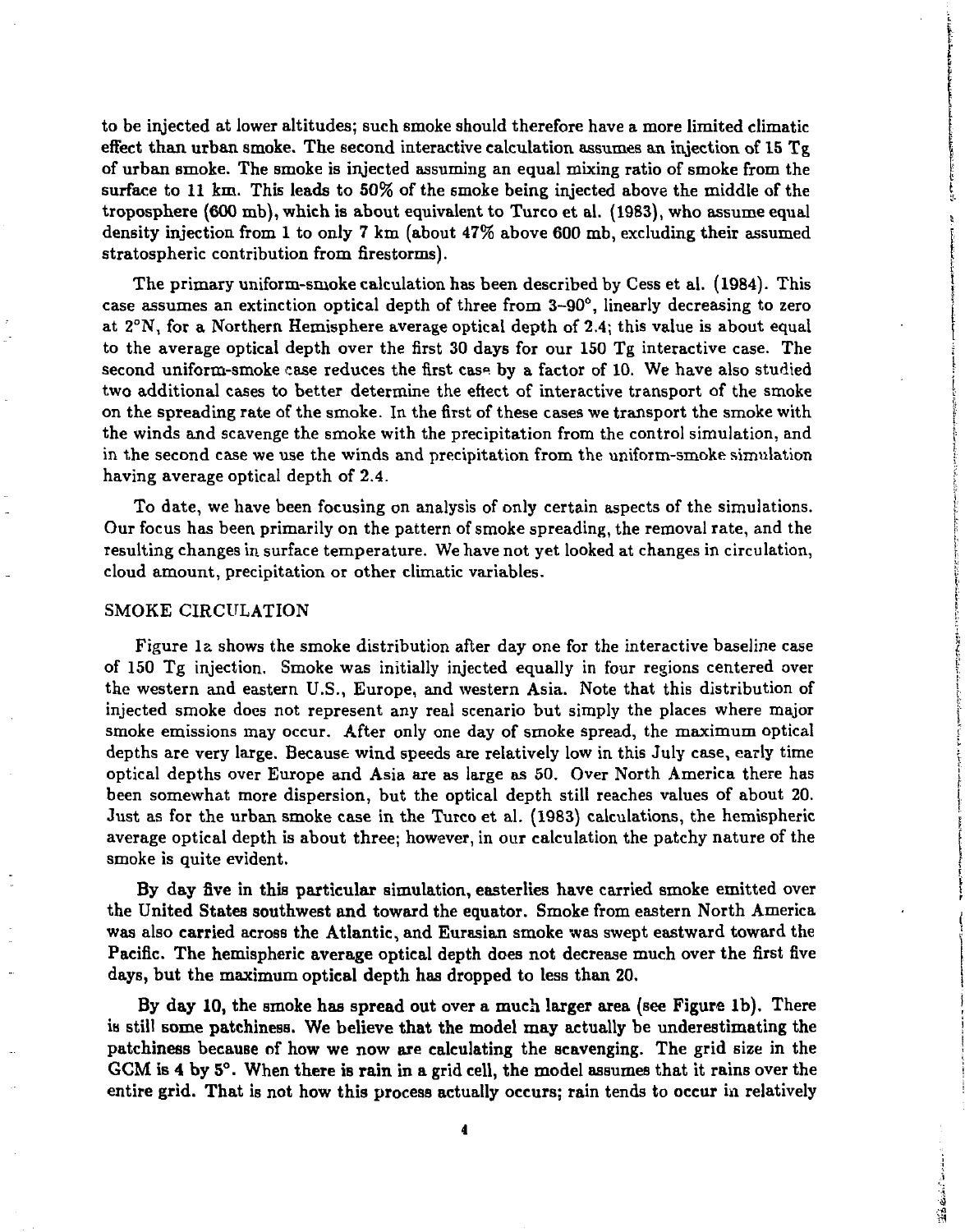

FIGURE 1. Contours of optical depth after injection of 150 Tg divided equally among sources in eastern and western North America, Europe, and western Asia, (a) Day 1 and (b) Day 10.

<u>entropolition en de la propriété de la propriété de la propriété de la propriété de la propriété de la proprié</u>

 $\overline{4}$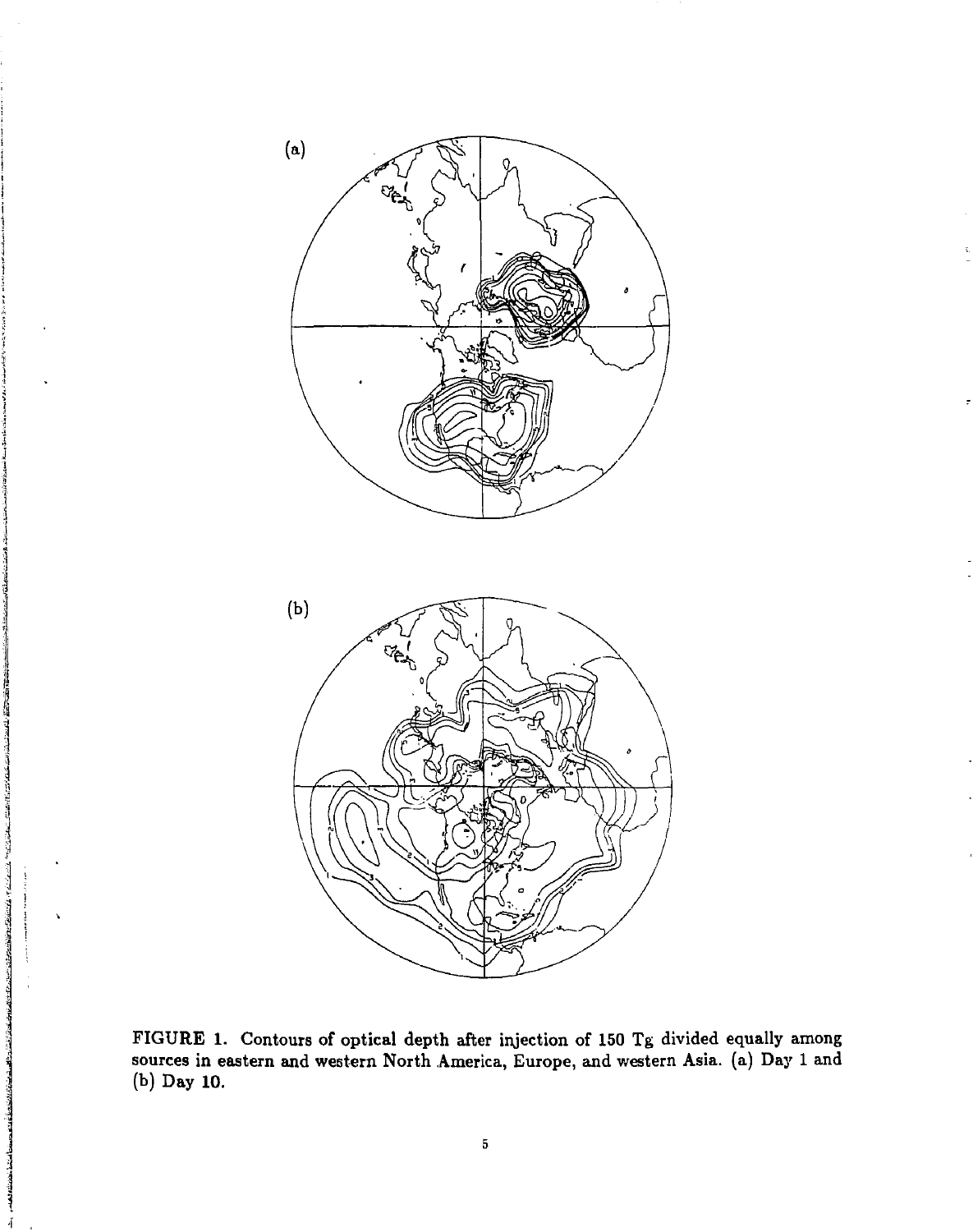small regions of relatively high rain rates instead of over larger regions with relatively low rain rates. Thus, as our parcels move around, they are experiencing a relatively low rainfall rate over a large area rather than an intense rainfall rate over a small area. One of the improvements we want to make is to have some of the parcels experience more intense rain and others experience no rain. This should lead to more patchiness than **our** model calculations now exhibit.

By day 20, the smoke has spread nearly uniformlv over the hemisphere, except in low latitudes. There are still a few regions where optical  $a<sub>c</sub>$  oth reaches ten, but most of the hemisphere is covered by smoke with an optical depth of two, which is approximately the average for the Northern Hemisphere. By day 20 smoke has also started to spread to the equatorial and sub-tropical latitudes of the Southern Hemisphere.

Figure 2 presents these results in terms of dot plots with each of the dots representing an equal mass of smoke aerosol spread over a volume of about 600,000 km $^3. \,$  The plot is broken up to show concentrations in three different layers in the atmosphere: the lowest 3 km, the layer from 3 to 6 km, and the tropospheric layer above 6 km. Smoke is injected with equal mixing ratio in height, or about equally, in terms of mass, in each of the three layers. By day 5, the winds have sheared the smoke in many directions (Figure 2a). The dot plot shows only the regions with the highest smoke concentration; therefore, there is some spreading beyond what is shown into regions with lower smoke concentrations. The figure also shows more rapid spreading at high altitudes than at low altitudes.

By day 10, further spreading has occurred at all levels; gaps in the smoke field result from a stretching of the smoke, leaving lower concentrations because of the wind shear. By day 30, the higher concentration of smoke particles occurs in the upper layer (see Figure 2b). In the lower layer, concentrations are reduced because of the rising of the warmed air, more rapid dispersion and scavenging by precipitation.

Figure 3 shows the dot plots from another view—looking west from the dateline (180° longitude) at 20° latitude (approximately Hawaii). The continents, particularly Asia, Africa, and South America are shown on the bottom of the figure. These plots show only the large particles and each dot represents about 5 kt of mass. The sequence of plots from day 5 to day 30 shows an upward and southward movement of the smoke, with scavenging and dispersion lowering smoke concentrations in the lover troposphere. Remember that the large particles are removed about four times as rapidly as the smaller particles.

By taking a zonal average of **the** smoke mixing ratio, we can compare the extent **of transfer of smoke for various wind and precipitation** fields. **If** we use the winds and **precipitation as simulated by the control** simulation (that is, if we use winds generated by the **model** with **no** smoke), **there** is **virtually no** transport of smoke to the Southern **Hemisphere during the 30 day simulation;** most of **the** smoke has moved toward the pole **and spread out in the Northern Hemisphere. Using winds and precipitation from** the case with uniform-smoke,  $(r = 2.4)$ , which is similar to the situation modeled by NCAR (Covey et al., 1984) and Aleksandrov and Stenchikov (1983), we get modest transport of smoke **to the Southern Hemisphere as a result of the perturbed wind fields; there** is, however, less **poleward transport from the Northern** Hemisphere mid-latitudes. **For** the case with **interactive smoke, even more transport to the Southern Hemisphere is induced.** 

**Republican de la composition**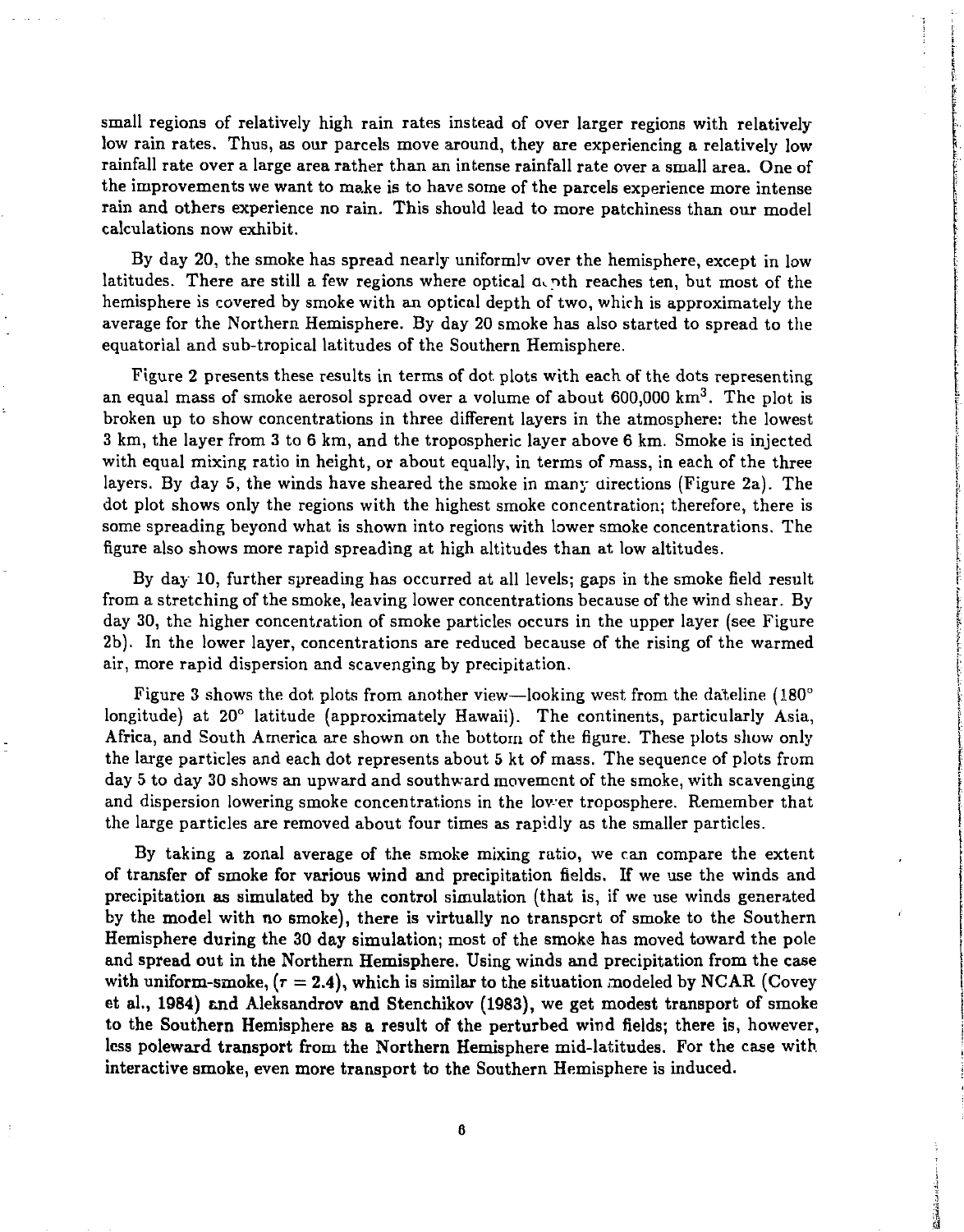

FIGURE 2. Dot plots proportional to concentration of smoke particles in three atmospheric layers. (a)  $\text{Day } 10$  and (b) Day 30.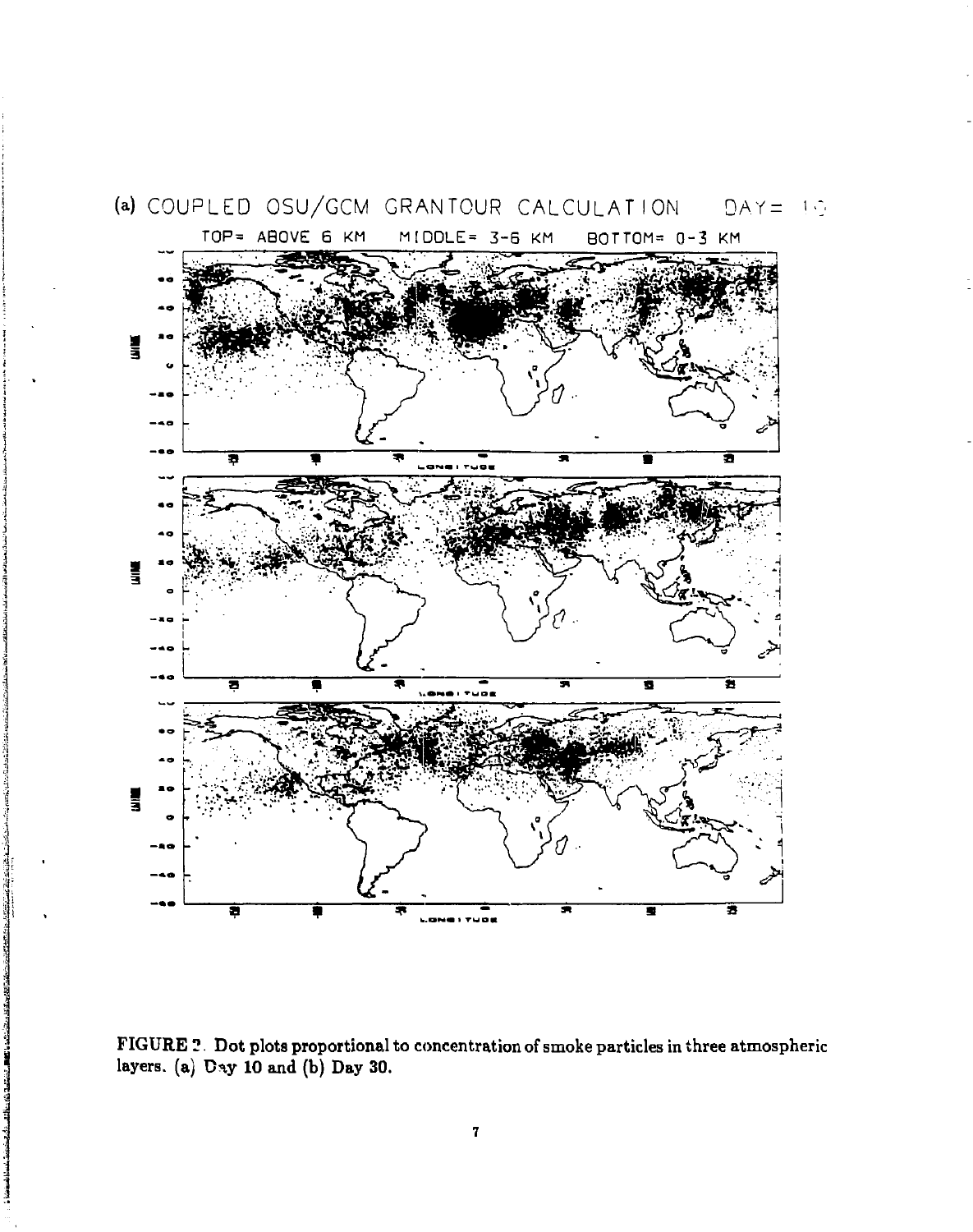

**1**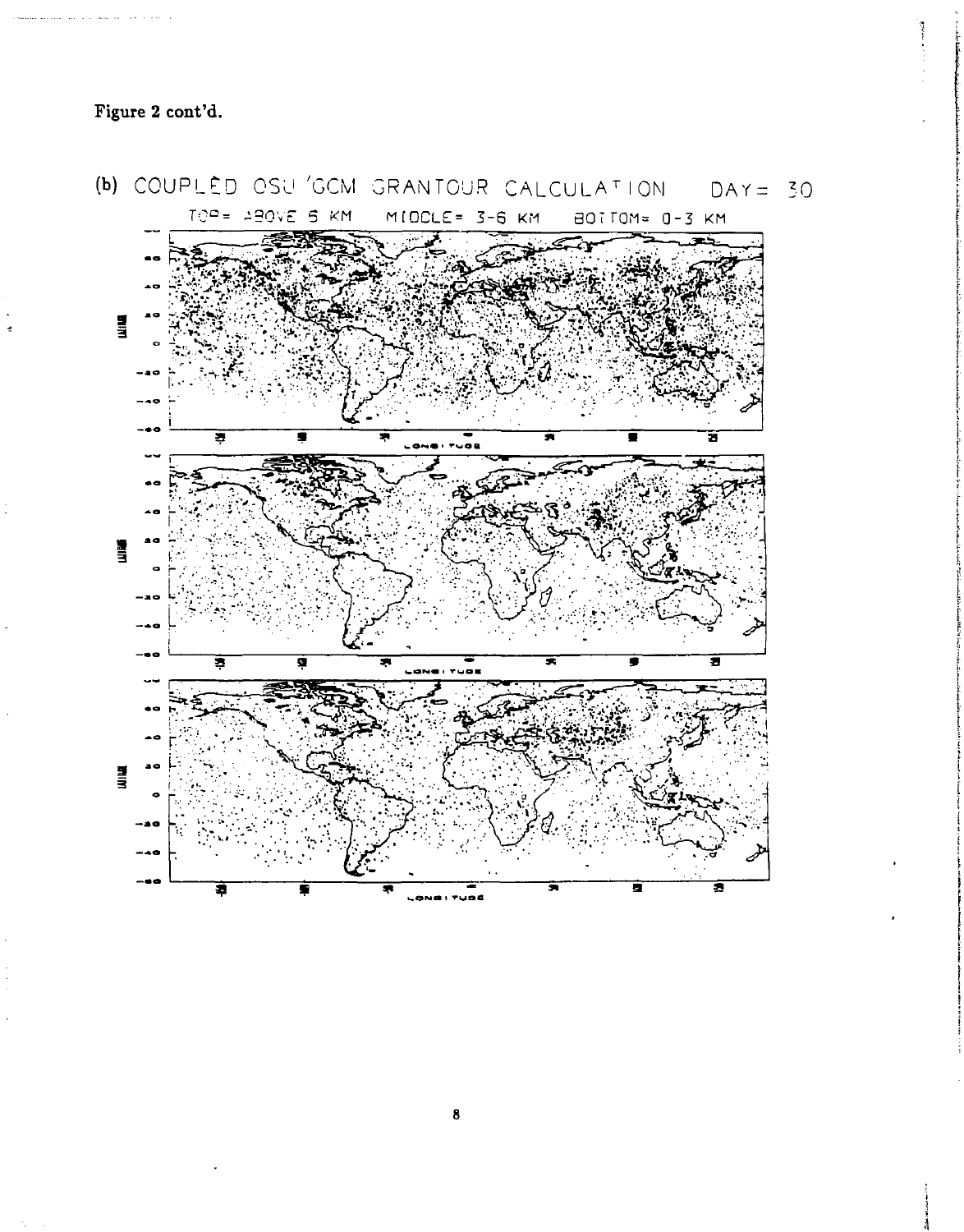

FIGURE 3. Dot plots proportional to concentration of smoke particles with diameters  $>1$ *Hm* as viewed from the dateline looking west, (a) Day 5; (b) Day 10; (c) Day 20; (d^ Day 30.

We have also looked at the wet removal rate of smoke from the atmosphere. The wet removal rates used by Turco et al. (1983) were drawn from estimates for the removal rate of elemental carbon in the present atmosphere (Ogren and Charlson, 1983). The smoke removal rate in this calculation is based on the GCM precipitation rates and is somewhat slower than used by Turco et al. (1983), even for the unperturbed atmosphere; this may be in part because we are considering a July injection in mid-latitudes rather Than an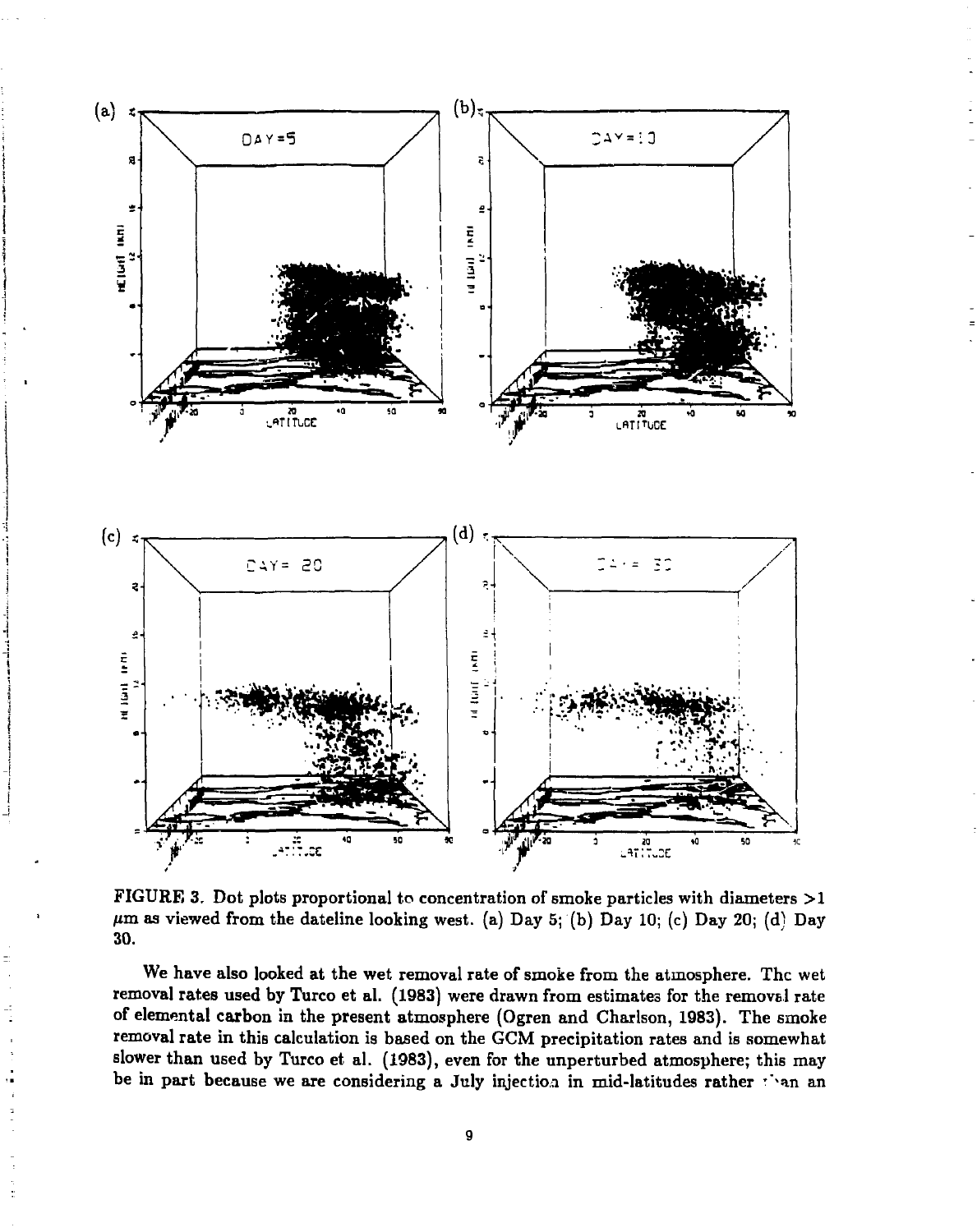injection pattern similar to that for elemental carbon. For example, the average removal rate for summer, which we are calculating, is probably slower than for winter. Part of the difference between our results and those of Turco et al. (1983) may also arise since the GCM simulation produces too little rainfall in summer because the average temperature is too warm; thus, there is not as much precipitation as observations suggest would normally occur on an annual average basis, which is what Turco et al. (1983) assumed. When we used winds and precipitation from the uniform-smoke case to calculate the scavenging rate, it decreased substantially, because, we believe, of the strong stabilization of the upper troposphere with respect to the lower. For winds and precipitation from the interactive case, the removal rate is reduced, but not as substantially as in the case where scavenging is based on data fields from the uniform-smoke case. We are still studying the causes of these variations.

#### TEMPERATURE RESPONSE

The temperature response for the case of uniform-smoke is shown in Figure 4, which is essentially the same perturbation considered by Cess et al. (1984). Figure 4a shows the average surface air temperature change for days 1 to 10. Temperature drops of 10-15°C occur over the continents during this period. By days 21 to 30 (Figure 4b), the temperature drop from this uniform-smoke case has reached 20 to 30°C over the continents. The relatively large temperature changes over the continents extend to the southern boundary of the smoke. These results are in agreement with what previous studies by other research groups have shown. Because this OSU/GCM simulation for July is relatively warm compared to the NCAR simulation, temperatures do not drop below freezing as predicted by the NCAR model results.

For the simulation with interactive smoke, the pattern of temperature change is somewhat different, as shown in Figure 5. For days 1 to 10, the average temperature drop is sharper than for the case with fixed smoke (Figure 5a). Over mid-continent Asia, temperature drops reach more than 20° C on land surfaces beneath dense smoke. Where there was no smoke during this period, which in this case included China and southern Asia, temperature changes were not significant compared to normal synoptic variations. Thus, patchy smoke makes the situation worse under the smoke, but much less severe in the absence of smoke. For the 11 to 20 day average (Figure 5b), the temperature dropped as much as 35° C over Asia. The temperature change over North America, however, was much less, since much of the smoke moved off the continent and was replaced by clean Pacific air. Where the smoke is, **in** this case, determines where the temperature changes occur. In addition, North America **is a** smaller continent, **so** oceanic buffering of the temperature drop is more pervasive. In the 21 to 30 day period, temperature changes are starting to occur in the Southern Hemisphere. These are not "quick freezes" as suggested by Covey et **al. (1984),** but **there is a cooling occurring in low latitudes.** 

**Figure 6 compares the temperature change for the interactive and uniform-smoke simulations. The case with interactive smoke indeed causes greater temperature change than uniform-smoke under the smoke, and** less **change elsewhere. This is especially true at** early **time. After a few weeks the smoke has spread to almost uniformly cover the hemisphere and there is, in the Northern Hemisphere, relatively little difference between the interactive and uniform-smoke cases. For the Southern Hemisphere, however, it requires** a few

**The Committee of the Committee of Section**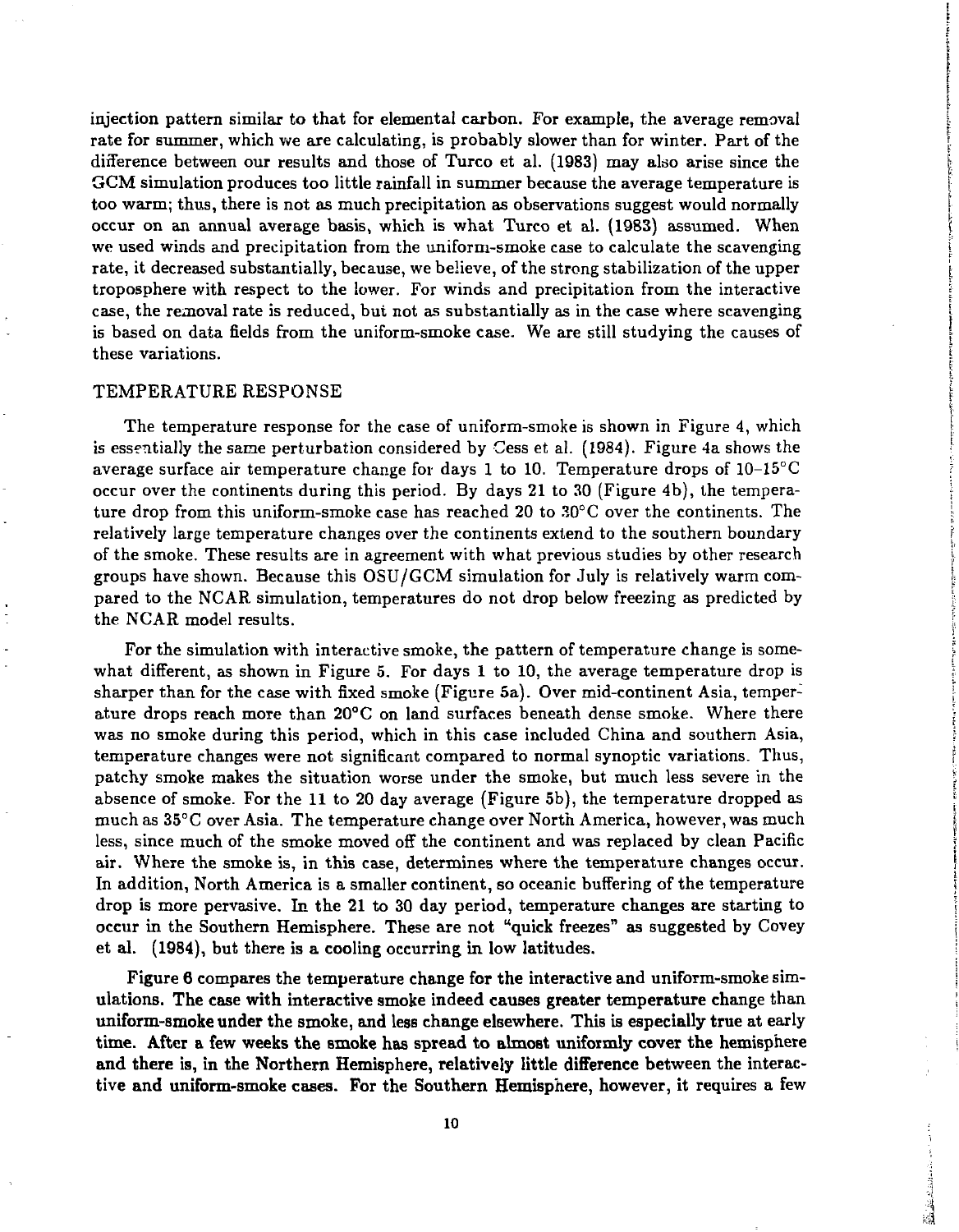

statement of the state of the statement of the statement of the

**THE REAL PROPERTY AND REAL PROPERTY** 

مالكا استقادهما الروائط مربع

FIGURE 4. Average surface temperature change for the case of fixed smoke uniformly spread around the Northern Hemisphere (average extinction optical depth of 2.4). (a) Days 1-10; (b) Days 11-20; (c) Days 21-30.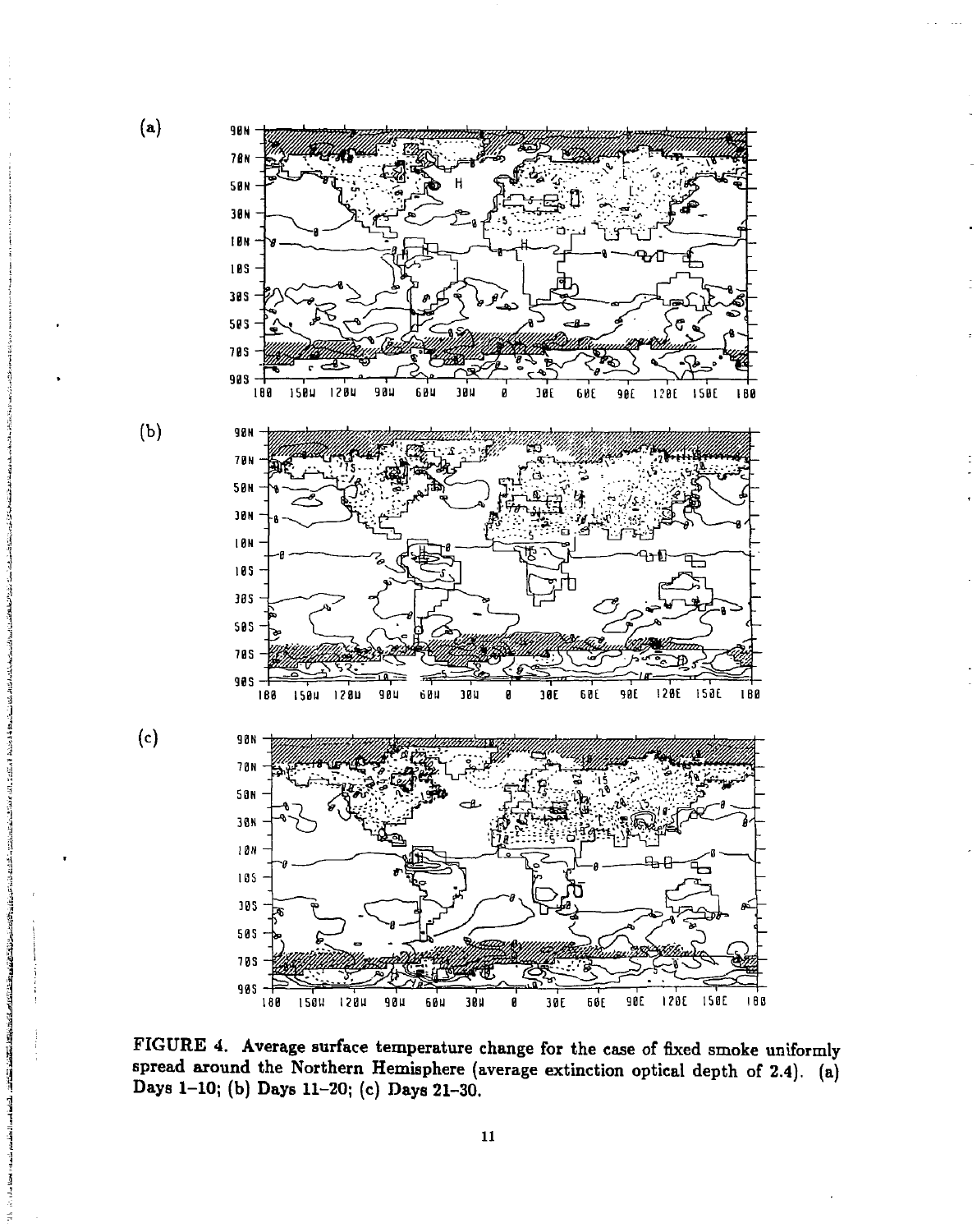

FIGURE 5. Average surface temperature change for the case of 150 Tg injection from four source regions and being interactively transported and scavenged by the climate model, (a) Days 1-10; (b) Days 11-20; (c) Days 21-30.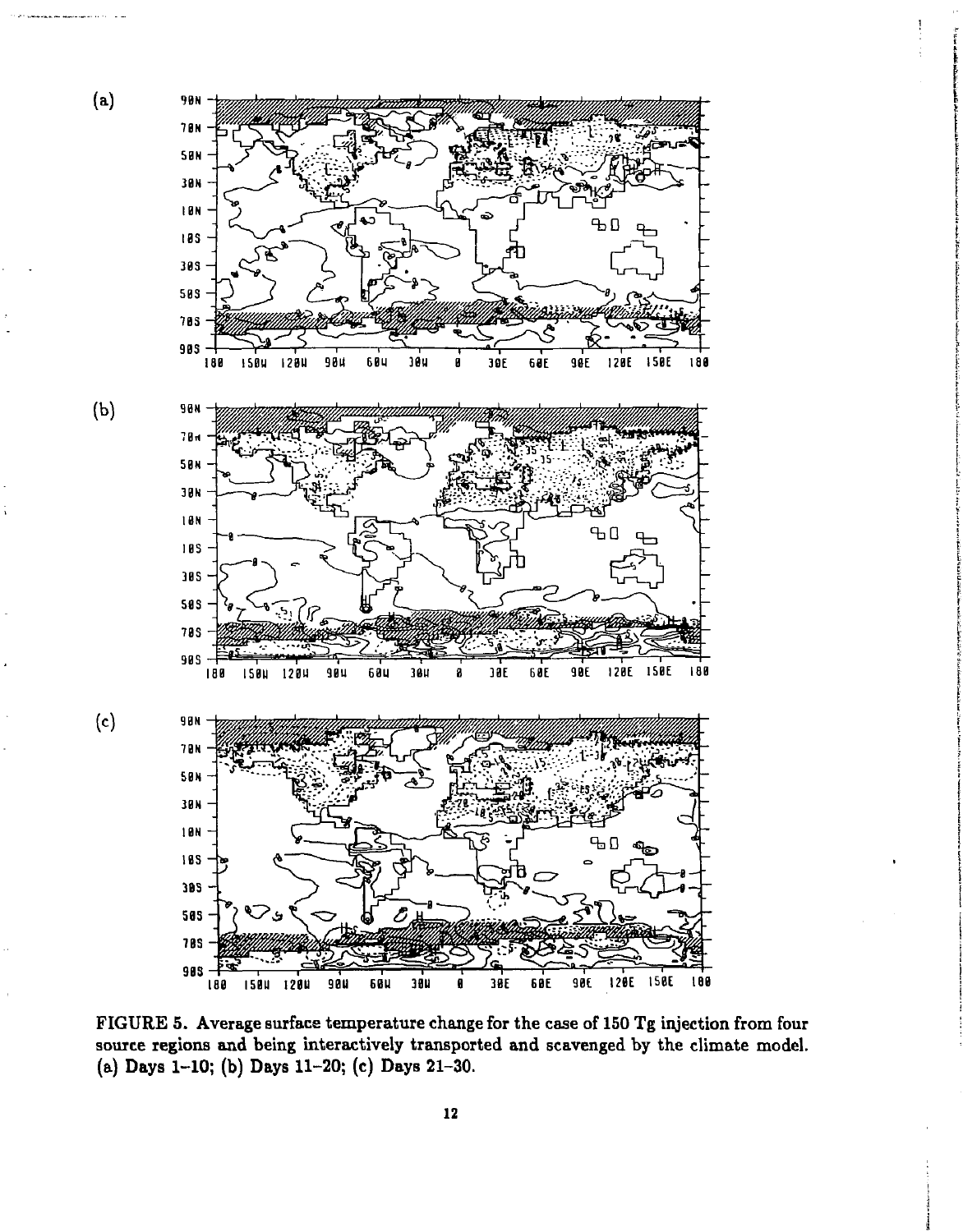weeks before the moving smoke can start to directly induce temperature changes (indirect changes can be induced more rapidly via smoke-induced changes in the circulation patterns).

The average land-surface temperature changes for the uniform-smoke case as a function of latitude are shown in Figure 7. Most of the temperature drop has occurred during the first 10 days. By the last 10 days of this 30 day run, the situation has not changed significantly, with temperature decreases of 10 to  $15^{\circ}$ C, which are comparable to what other groups have been calculating. The modest warming in the subtropics of the Southern Hemisphere is apparently due to increased subsidence in this region that is apparently induced by the smoke-warmed air in the Northern Hemisphere moving southward, as suggested by Aleksandrov and Stenchikov (1983).

With interactive smoke, a similar temperature drop occurs over mid-latitudes in the Northern Hemisphere, even though there are some regions that are relatively unaffected and some that are very cold (Figure 8). The total temperature drop over 30 days is, however, ultimately only a little bit greater than for the uniform-smoke calculation. The rather large perturbation over the very limited land area at about 50°S is believed to result from changes in winter storm tracks and cirrus cloud cover unrelated to the smoke, although this deserves further consideration.

We have also made calculations with 10% of the smoke and optical depth shown in our two baseline calculations. For uniform-smoke with hemispheric average optical depth of 0.24, there are virtually no significant temperature changes; there may even be a little warming due to a slightly reduced planetary albedo. With an injection of 15 Tg of smoke equally divided over our four source regions, there are some regions with dense patches of smoke at early time. Under these smoke patches, cooling of up to 10°C does occur, but the temperature drops are not as large, of course, as for the 150 Tg smoke injection. In addition, these temperature drops only occur, at early time before the smoke becomes extensively spread out.

Finally, Figure 9 shows the model-calculated temperature changes at a few grid points for the 150 Tg injection. These results are shown only to provide an indication of what such changes might look like—not as a projection. These Numerical results should be viewed only in terms of their general features, not as quantitative estimates. Figure 9a shows the time history of a grid point for the central U.S., and may be representative of a dry agricultural area in summer. The solid line shows temperature variations in the control simulation; note that the normal diurnal cycle exhibits a relatively large temperature variation. The temperature is also not simply constant; there are cool periods and warm periods as different synoptic disturbances pass through; thus the normal course of weather is exhibiting noticeable fluctuations. For the uniform-smoke case with optical depth three at this latitude, there is still some light getting through to the surface as a result of scattering by the smoke particles. With this smoke amount, temperatures decrease, but continue to show a diurnal cycle, although the daily variation is not quite as large as it wae without the smoke. Note that the resulting temperatures are not substantially cooler than cool periods in the control simulation; maximum daily temperatures with smoke are not much cooler than the minimum temperatures without smoke.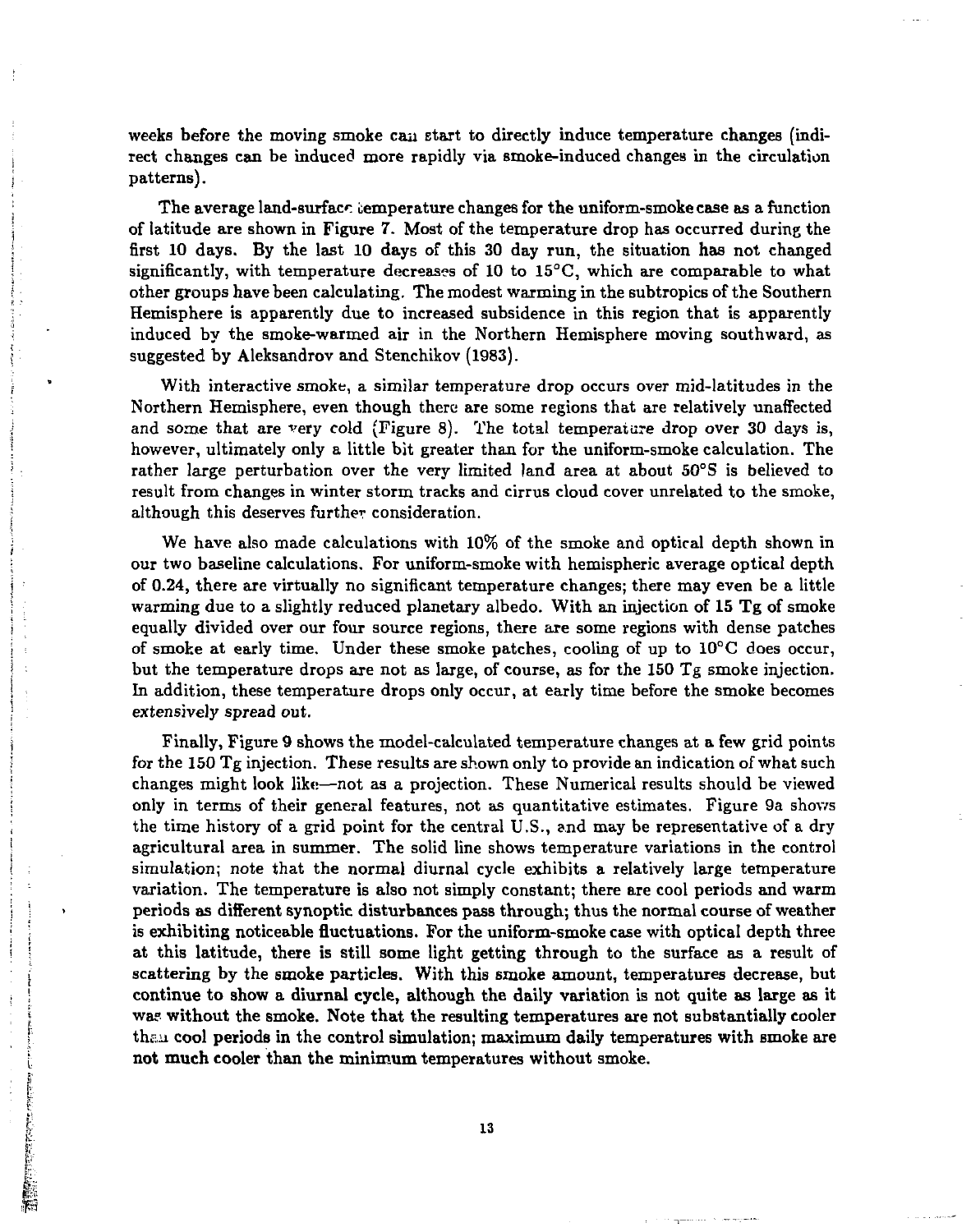

 $(b)$ 

 $(c)$ 

 $\bar{\gamma}$  )



**FIGURE 6. Difference in average temperature change between the cases of interactive and fixed smoke uniformly spread around the Northern Hemisphere, (a) Days 1-10; (b) Days 11-20; (c) Days 21-30.**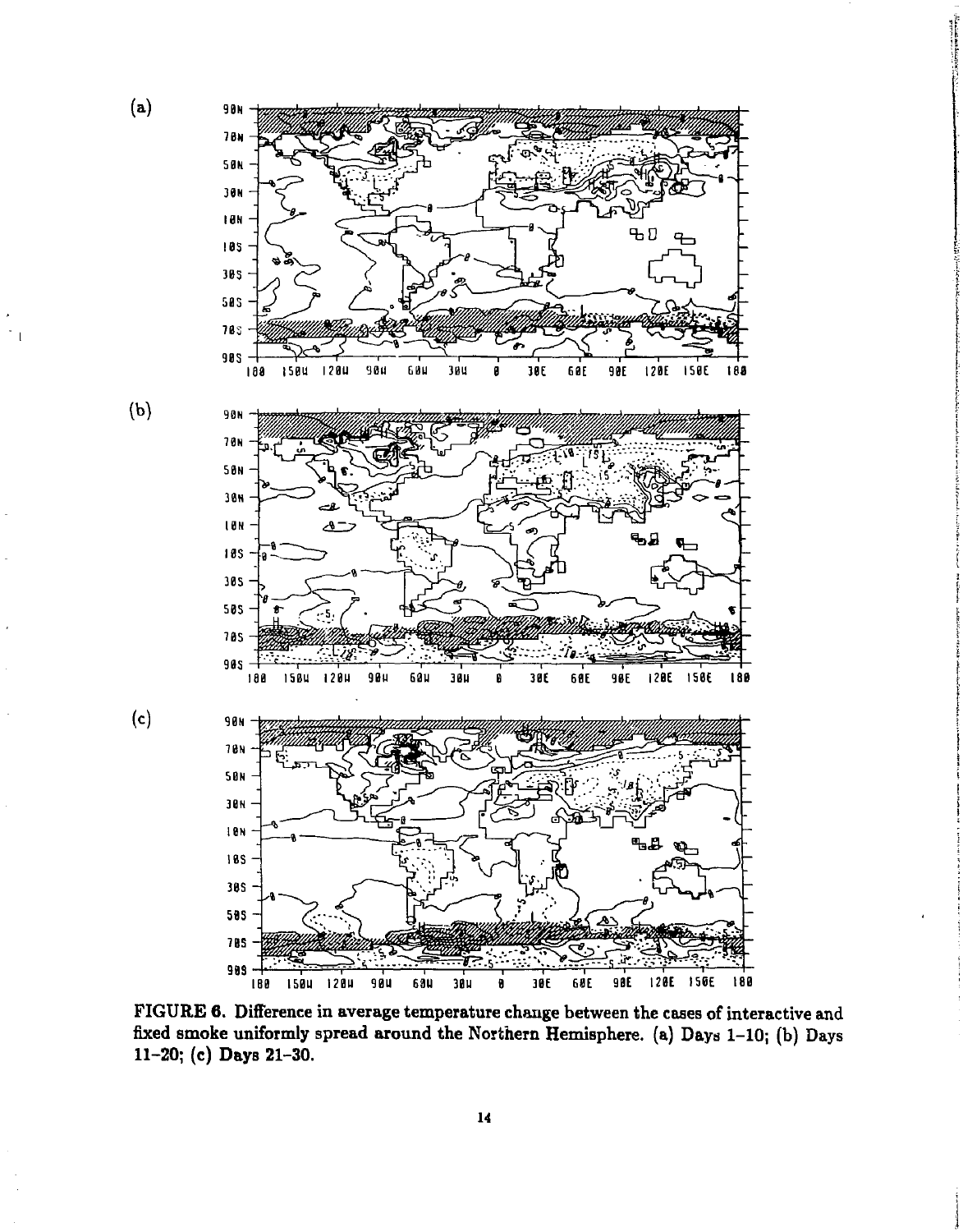

FIGURE 7. Ten-day average surface temperature change over land as a function of latitude for the case of fixed, uniformly spread smoke for days 1-9, 10-19, and 20-29.

For the simulation with moving smoke, the results, in this simulation, are quite different. There is initially a relatively rapid decrease in temperature and the diurnal cycle disappears; the smoke is so thick that virtually no sunlight reaches the surface. Following this sharp cooling, temperatures at this grid point recover to levels very near the control case. This occurs because clean Pacific air has replaced the initial smoky air mass. Later in the simulation, as the smoke dispersed and again moved over the U.S., temperatures decreased again and, after 30 days, average temperatures were similar in the two simulations. The reduction of the diurnal variation at late time and the general cooling are apparently the result of a return of cloudiness to the region (at early time cloudiness dropped due to upper layer heating **and subsidence induced** by lower **layer** divergence).

**Figure 9b shows similar data for a west coast station in North America. In this**  case, **due to the proximity of the ocean, temperature changes are relatively small, even showing warming at a few times, perhaps due** to local circulation perturbations. **In** the interactive **simulation, not much change occurred during** the first **20** days, and then smoke **apparently appeared and the temperature decreased. Figure 9c shows similar data for a mid-continental grid point in western Asia. Because Asia is a very large continent, temperature changes are similar in pattern to North America, but even more severe. For the case of uniform-smoke, there is a relatively gradual, but steady temperature decrease to values about 20-25°C below the control case temperature. The persistence of the diurnal cycle, even in the presence of uniform smoke, occurs for several reasons. With a**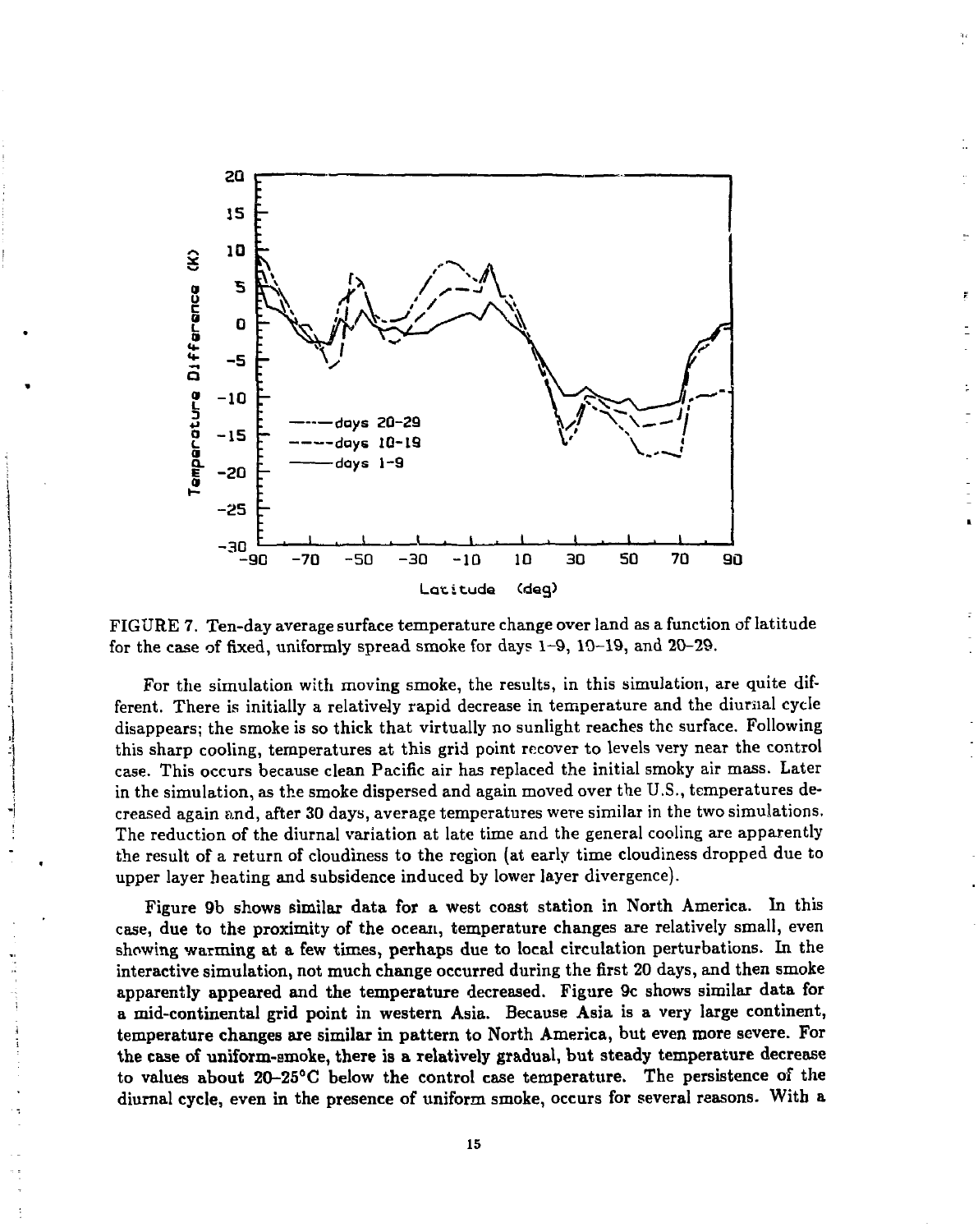

FIGURE 8. Ten-day average surface temperature change over land as a function of latitude for the case of 150 Tg injection of smoke from four source regions for days 1-9, 10-19, and 20-29.

temperature inversion, latent and sensible heat loss from the surface is reduced; this heat is then available to drive the diurnal cycle of surface temperature, which, in the presence of an inversion, strongly influences surface air temperature in this model. Second, temperatures are colder, so that a larger diurnal range is needed to cause a comparable flux change in upward IR emission. Third, the presence of the smoke reduces cloudiness (by heating the upper layer, but causing subsidence to make up for lower layer divergence), thereby helping counter the influence of the smoke on the downward solar radiation at the surface.

For the dense smoke in the interactive simulation, however, there is a very sharp temperature **drop** that persists **until the** smoke has spread **more** evenly over the hemisphere. Note **also that the diurnal temperature cycle completely disappears during the first two weeks, indicating virtually no sunlight is reaching** the **surface. Because** the **control** case **temperature for this grid point is about 35-40°C,** which is somewhat **warmer** than the **observed average summer temperature,** temperatures only decrease to just below freezing. **We do not believe, however, that summer temperatures can get much colder (e.g., as cold as Turco et al. suggest), because summer solar radiation is larger than the annual average radiation amount used in the Turco et al. study. The late time reduction (beyond 26 days) in diurnal range and general cooling apparently results from the return of cloudiness, as was the case over the middle of North America. Figure 9d shows a grid point in the Mediterranean. Because of ocean buffering, relatively little temperature decrease** occurs

å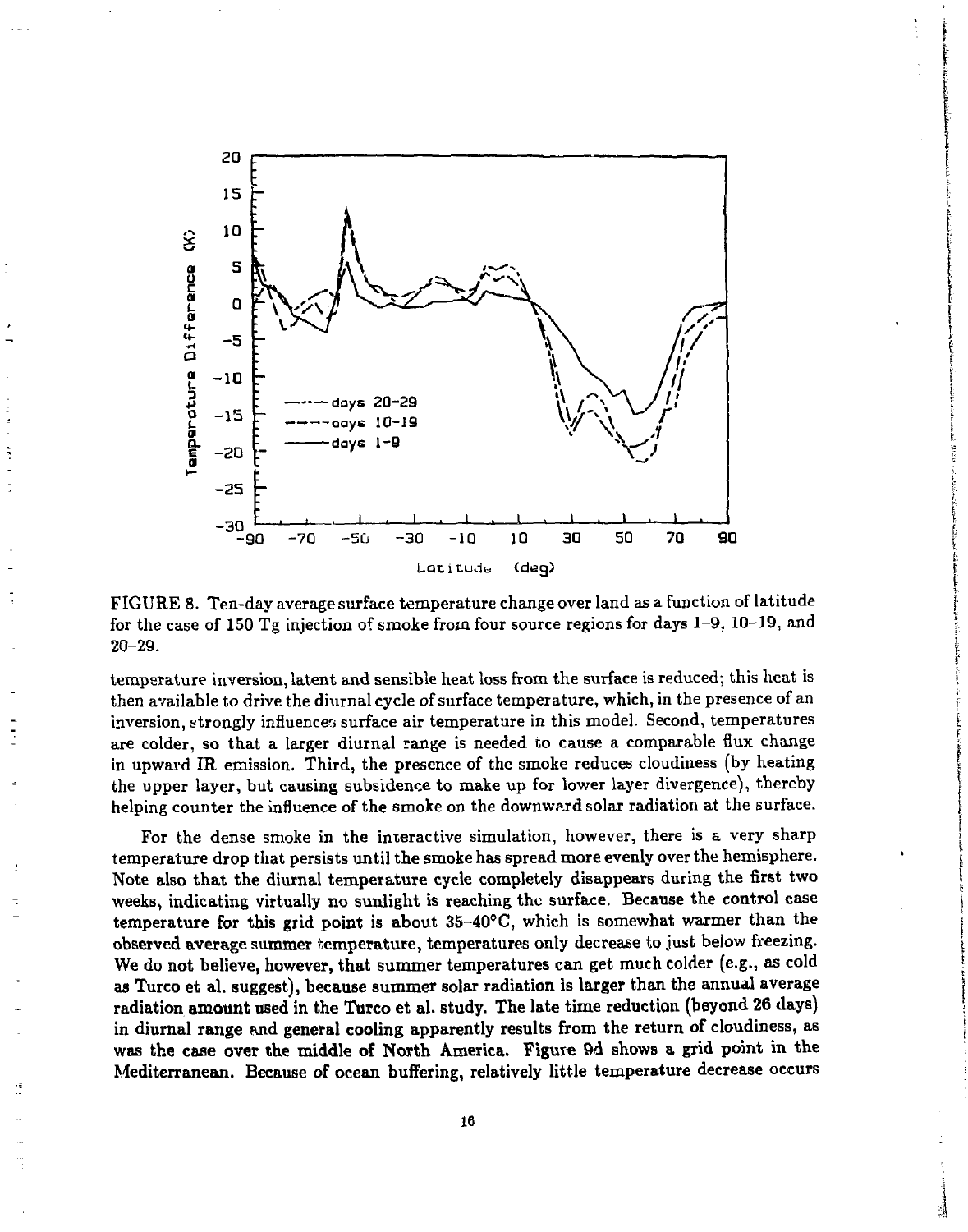

FIGURE 9. Thirty day temperature record at various grid points for the control (solid line), fixed uniformly-spread smoke with an average optical depth of 2.4 (dashed line), and 150 Tg interactive smoke simulations (dot-dashed line), (a) Midwestern U.S.; (b) West coast U.S.; (c)Western continental Asia; (d) Mediterranean.

**17**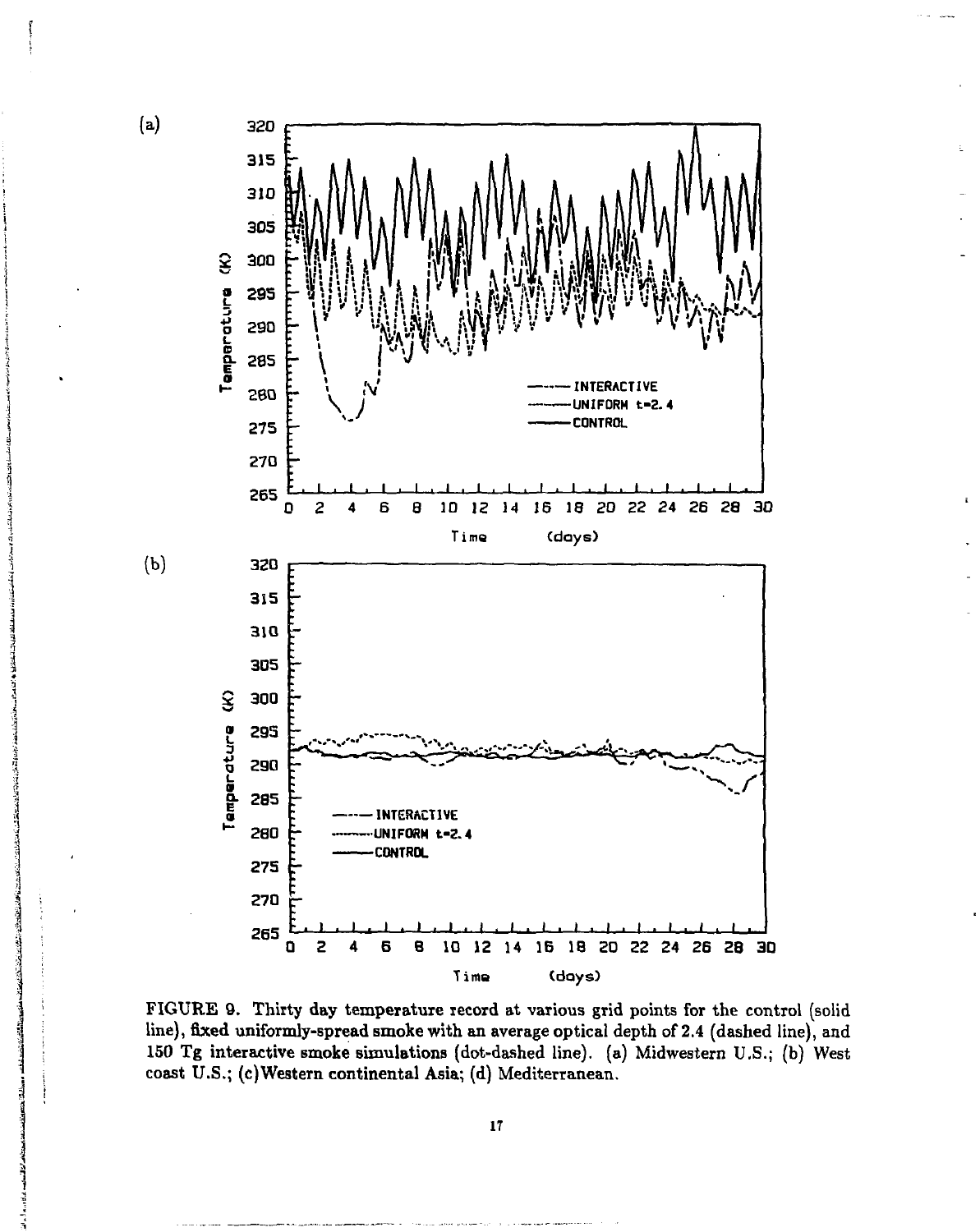Figure 9 cont'd.

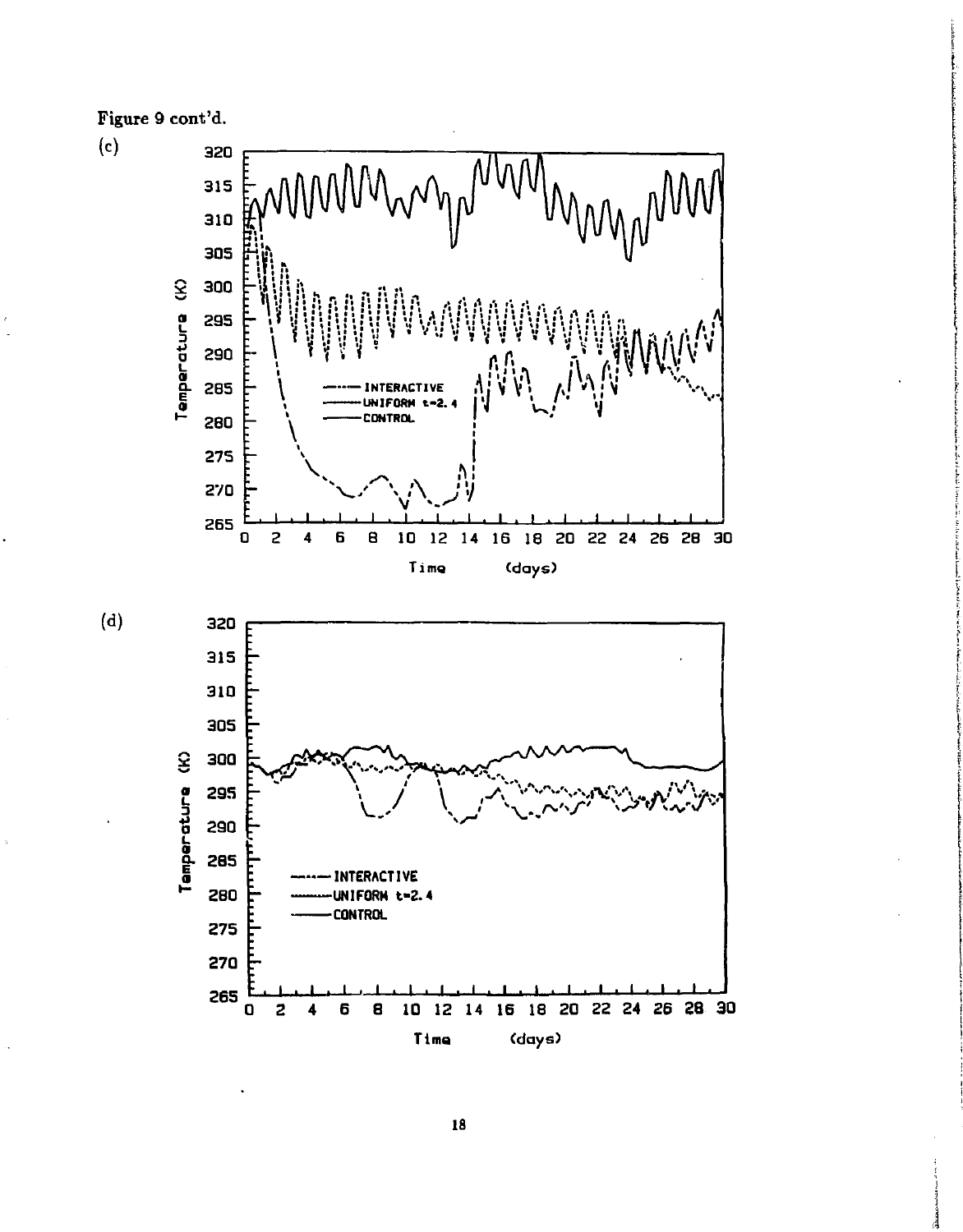with the uniform-smoke case. With the interactive smoke, however, there are again cooling pulses, although the temperatures do not approach freezing.

Evaluating the biological effects of this pulsing situation will probably be much more difficult than for Ehrlich et al. (1983), who had only to estimate what would occur if temperatures everywhere dropped to 20° below zero. At a biology-ecology workshop in June 1984 at Stanford University (Kercher, Mooney et al., 1984), there was concern that having the variations in cooling that we are calculating could potentially have more severe biological and ecological effects than a sustained, uniform drop in temperature followed by an uninterrupted recovery. The reasons for this concern are that many plants, at least temperate-zone plants, may be able to recover after a single or even double loss of leaves, but cannot do so indefinitely because of depletion of their food reserves. If, however, they were exposed to continuous cold, they might be able to retain the capability to resprout once the temperature had recovered. Thus, the notion that there may be a situation less than a deep freeze and that temperature changes may be quite variable does not make the situation necessarily any easier to evaluate, nor potentially less serious.

#### SUMMARY

The results of these simulations indicate, as the earlier calculations have done, that high altitude injection of very large amounts of highly-absorbing smoke, whether treated as patches or as uniformly spread, can lead to significant cooling over land, although not necessarily to summer temperatures much below freezing. The patchiness of the smoke does indeed make some areas colder and other areas warmer than for uniformly spread smoke. Because these areas of temperature change may move with the smoke, shorter duration, but greater, decreases in temperature than with uniformly dispersed smoke may occur over some large mid-latitude land areas. There also is some evidence in the interactive simulation for a slowing of the scavenging processes and some potential acceleration of transport of the smoke to the Southern Hemisphere. While the absolute temperature changes predicted by the available models must be treated with caution, there is as yet no indication that the problem will become significantly less serious as model simulations become more complete, unless the amount of smoke injected is reduced by factors of a few or more.

#### ACKNOWLEDGEMENTS

We want to acknowledge our co-workers on this project, including Professor W. L. Gates and M. E. Schlesinger, who provided the Oregon State University general circulation model that we have been using, Prof. R. Cess who modified the OSU solar radiation subroutine, and Dr. G. Potter and B. Licuanan who implemented the GCM coding changes and helped carry out the calculations and analyses.

This work was performed under the auspices of the U.S. Department of Energy by the Lawrence Livermore National Laboratory under Contract W-7405-Eng-48.